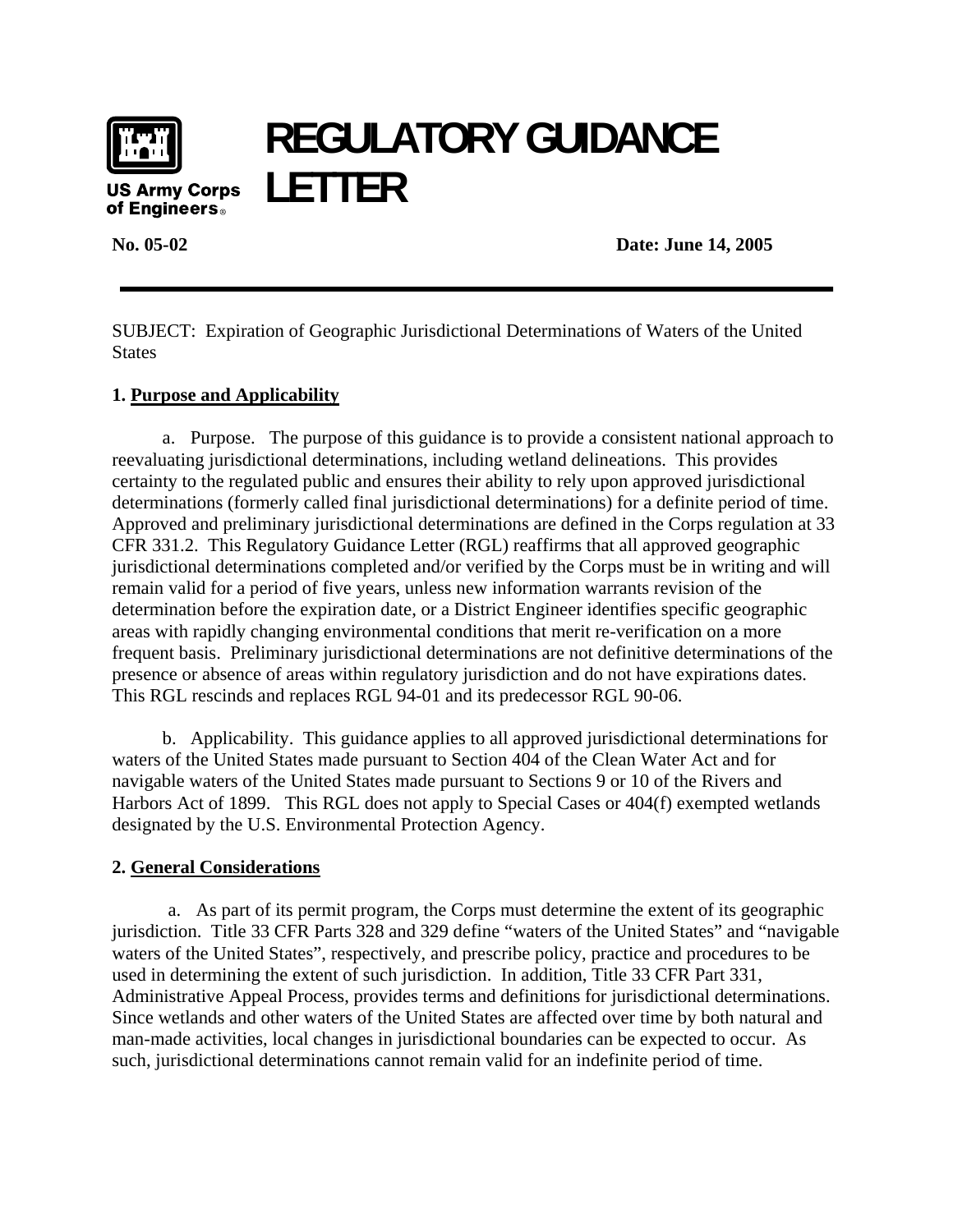b. Procedures for making jurisdictional determinations for waters of the United States are also detailed in the Memorandum of Agreement Between the Department of the Army and the Environmental Protection Agency Concerning the Determination of the Geographic Jurisdiction of the Section 404 Program and the Application of the Exemptions Under Section 404(f) of the Clean Water Act (MOA), dated 19 January 1989, later amended on 4 January 1993. Among other items, the MOA states that all approved jurisdictional determinations must be in writing.

c. The Corps has issued past guidance regarding the expiration of geographical jurisdictional determinations, including RGL 94-01. Due to Department of Army and Department of Agriculture withdrawal from the 1994 *Memorandum of Agreement Concerning the Delineation of Wetlands for Purposes of Section 404 of the Clean Water Act and Subtitle B of the Food Security Act*, and amendments to the Food Security Act in Farm Bills since 1994, elements of RGL 94-01 are no longer valid.

## **3. Guidance.**

a. All approved jurisdictional determinations must be verified in writing in the form of a letter to the project proponent. The Corps must include a statement that the determination is valid for a period of five years from the date of the letter, unless new information warrants revision of the determination before the expiration date or a District Engineer has identified, after public notice and comment, that specific geographic areas with rapidly changing environmental conditions merit re-verification on a more frequent basis.

b. When making wetland delineations, it is very important to have complete and accurate documentation that substantiates the Corps decisions. At a minimum, decisions must be documented on the standardized jurisdictional determination information sheet established by Headquarters and provided to the districts on August 13, 2004 (or as further amended by Headquarters). Documentation must allow for a reasonably accurate replication of the delineation or determination at a future date. In this regard, documentation will normally include information such as data sheets, site visit memoranda, maps (including office resource documents), sketches, and in some cases surveys, photographs documenting the Ordinary High Water Mark, tributary connections, etc.

c. Written wetland delineations made prior to 14 August 1990 (effective date of RGL 90-06) with a specified time limit imposed by the Corps, will be valid until the date specified. Oral confirmations of Corps geographic jurisdiction have not been valid since 14 August 1990. Effective immediately, all written wetland jurisdictions without a specific time limit are no longer valid.

d. Wetland delineations and/or jurisdictional determinations should be finalized as soon as practicable considering weather, workload, and other factors, so that property owners may initiate the appeals process should they choose to do so.